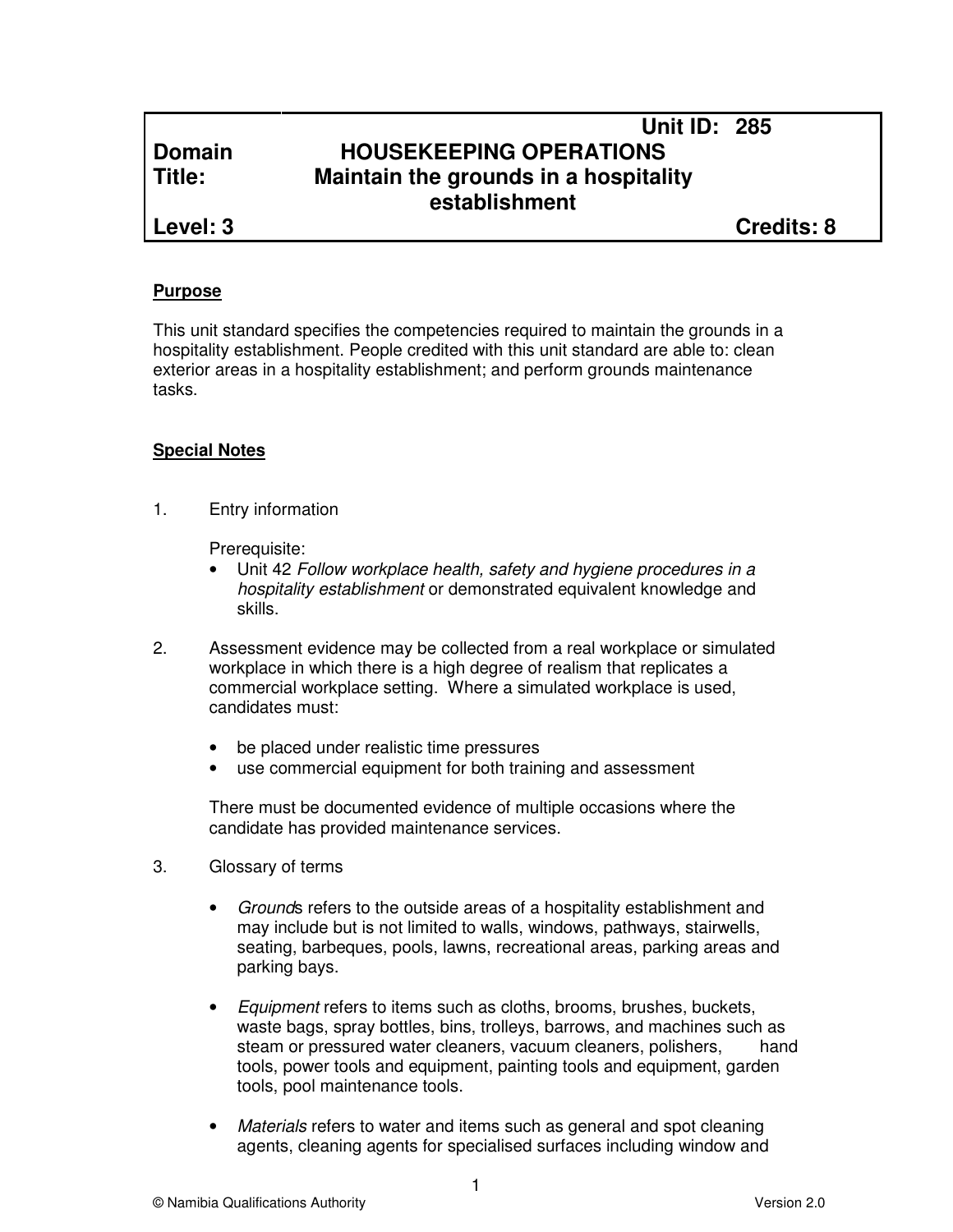glass cleaners, disinfectants, deodorizers, furniture and floor polishes, including detergents, abrasives, acids, alkalis, solvents, bleaches, polishes, furniture and floor finishes, floor sealants, sanitizers.

- Personal protective equipment includes but is not limited to overalls, boots or specified shoes, jacket, gloves, safety glasses/goggles, cap/hairnet, aprons.
- Establishment requirements or procedures means any policy, procedure, or agreed requirements, either written or oral, that specifies the tasks to be performed by a worker during the normal course of his or her employment in a hospitality establishment.
- Safe working practices include day to day observation of safety policies and procedures and legislative requirements.
- 'Specifications' refers to any, or all of the following: manufacturer's specifications and establishment specific requirements.
- 4. All inspection, operation and maintenance procedures associated with the use of tools and equipment shall comply with establishment procedures and manufacturer's instructions.
- 5. Regulations and legislation relevant to this unit standard include the following:
	- Labour Act No 11 2007 as amended
	- Tobacco Products Control Act No 1 of 2010
	- **The Social Security Act 1994**
	- Regulations relating to the Health and Safety of employees at work, 1997 and all subsequent amendments to any of the above.

## **Quality Assurance Requirements**

This unit standard and others within this subfield may be awarded by institutions which meet the accreditation requirements set by the Namibia Qualifications Authority and the Namibia Training Authority and which comply with the national assessment and moderation requirements. Details of specific accreditation requirements and the national assessment arrangements are available from the Namibia Qualifications Authority and the Namibia Training Authority. All approved unit standards, qualifications and national assessment arrangements are available on the Namibia Training Authority website www.nta.com.na

# **Elements and Performance Criteria**

## **Element 1: Clean exterior areas in a hospitality establishment**

## **Performance Criteria**

1.1 Exterior areas and items to be cleaned are confirmed in line with establishment procedures.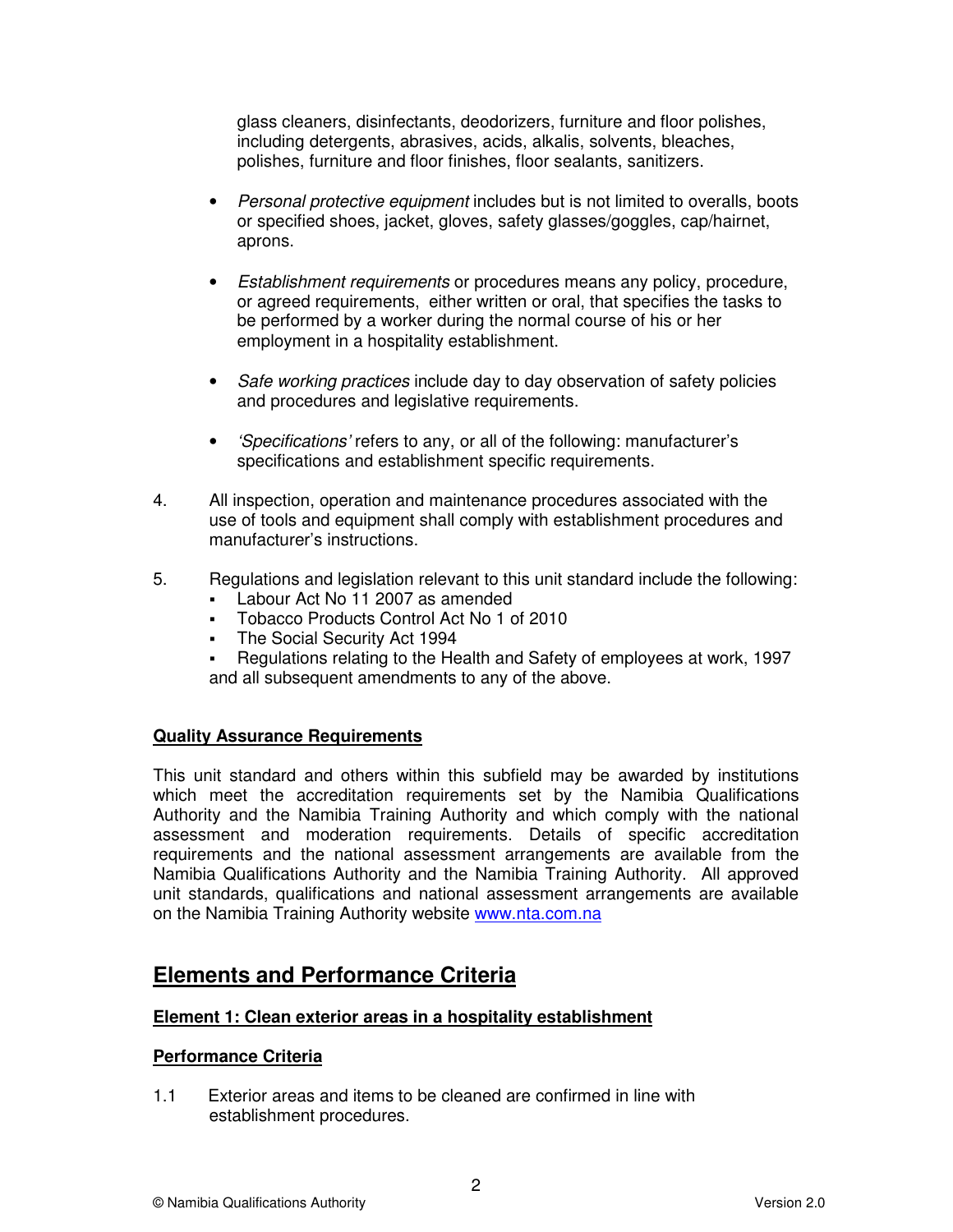- 1.2 Cleaning equipment and materials are prepared for use in line with establishment procedures.
- 1.3 Personal protective clothing and equipment are selected and used in line with establishment and safety procedures.
- 1.4 Warning signs and safety barricades are placed to warn guests and colleagues of potential hazards during cleaning in line with establishment procedures.
- 1.5 Surfaces, fixtures, fittings and exterior furniture are cleaned in line with establishment procedures.
- 1.6 Cleaning equipment and materials are cleaned after use, checked for readiness for next use, and stored in line with manufacturer's specifications, establishment procedures and safety standards.

## **Element 2: Perform grounds maintenance tasks**

#### **Range**

Grounds maintenance may include but is not limited to removing waste, replacing and repairing fixtures and fittings (i.e. taps, bulbs, tiles), mowing lawns and maintaining garden areas and pathways, cleaning and servicing pools.

Grounds maintenance requirements may include simple repairs, routine servicing of equipment, painting and decorating, minor demolition.

Problems requiring specialist assistance include major breakdowns in facilities, plant and equipment, major repairs to buildings, servicing of specialist equipment.

Appropriate assistance may be sought from supervisor, tradesperson, consultant.

#### **Performance Criteria**

- 2.1 Grounds maintenance requirements are identified and reported in line with establishment procedures.
- 2.2 Requests for routine grounds maintenance are responded to promptly in line with establishment procedures.
- 2.3 Maintenance equipment and materials are selected and used safely and according to manufacturer's instructions and establishment procedures.
- 2.4 Work areas are enclosed or isolated where appropriate to ensure safety of guests and colleagues, using warning signage where required in line with establishment procedures.
- 2.5 Maintenance tasks are carried out in line with required schedules, priorities, quality requirements and establishment procedures and with minimum disruption to guests and colleagues.
- 2.6 Work areas are cleaned and equipment is maintained, checked for readiness for next use, and stored on completion of work in line with establishment procedures.